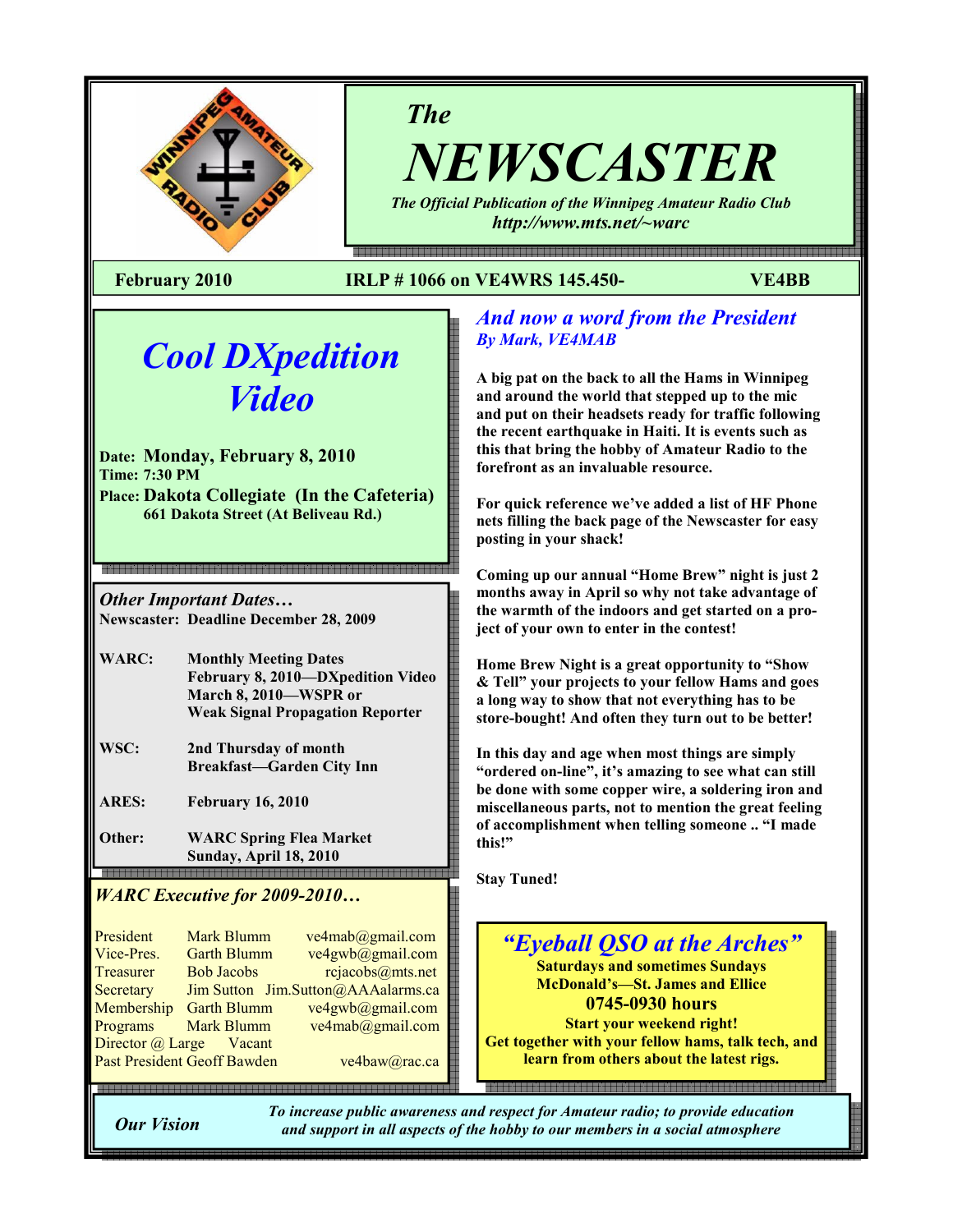# WARC Meeting Minutes, Jan 11 , 2010 Taken by Jim, VE4SIG

#### Introductions

2

Review of minutes of Previous Meeting Approval by VE4GWN seconded by VGE4HK

Any Business arising from those Minutes - none

**Correspondence** 

- none

#### Committee Reports

**Membership** 

– we currently have 74 members with 11 complimentary (meaning 63 paid members)

#### **Treasurer**

– last month our bank balance was \$6989.45

#### **DX**

- VE4JNF will be in Cuba on 24 Jan 10 on 40M looking for weather reports from Manitoba (so he can gloat)

#### RAC

2

-Our new national president VE4BAW graced us with his presence and mentioned that RAC was getting a new Client Services Coordinator/Manager (title?)

> かくのんく **Amateur Radio Service Centre Industry Canada**

P.O. Box 9654, Postal Station T Ottawa, Ontario, K1G6K9 Telephone: (613) 780-3333 Toll free: (888) 780-3333 Fax: (613) 998-5919 E-mail: spectrum.amateur@ic.gc.ca http://strategis.ic.gc.ca/epic/internet/insmt-gst.nsf/en /h\_sf01709e.html

> **IRLP** Node 1066 145.450 MHz-600 KHz (VE4WRS)

Comments or if you just want to reach us: Winnipeg Amateur Radio Club **C/O VE4WSC** 598 St., Mary's Road Winnipeg, MB R2M 3L5

NITA ITA ITA

(paid or volunteer?) to provide better value to members. Also PEI is now considering a ban on use of electronic devices while driving and that ARC was providing guidance on the Amateur Radio community could deal with that proactively.

#### ARES

-Approximately twenty ARES members will be providing Amateur Communications SUN 31 JAN for Sled Dog Races at The Forks. This event is an all-weather event. Although billed as the Voyageur Classic this event has nothing to do with the Festival du Voyageur.

We probably have sufficient volunteers now but I will take call-signs of anyone else who is interesting in case we need a replacement operator or two.

Manitoba Marathon SUN 20 JUNE

So far 21 Amateurs have submitted registration forms for 2010 Manitoba Marathon. We have 78 positions to cover (including 3 back-up positions). Registration forms are posted online on both WARC and WPGA-RES web-sites. Submission by e-mail is preferred. Limited number of hard-copy forms on hand tonight if someone does not have internet access.

The Marathon Radio Group is scheduled to meet WED 20 JAN for our initial 2010 meeting. Mark VE4MAB has indicated he has Microsoft Publisher and should be able to look after the desktop publishing requirements.

The Volunteer briefing will be held TUE 15 JUN at Norwood Community Club 87 Walmer (Map "B" J13). We have the room booked 1900-2100h—another group has the room booked until 1900h so we will need some time to set up. Briefing will likely begin at 1930h so we should be ready for volunteer t-shirt distribution by 1915 at the latest.

Education – no report

#### Flea Market

– VE4HK reported the event is on for 18 Apr – tables are \$5 for members and \$10 for non-members

#### Field Day

– It appears VE4BDF will be our new coordinator. A search is on for a new site (VE4SIG is investigating The Red River Ex, Fort Whyte or Kapyong Barracks).

#### New Business

 – February's program will consist of a DVD of a DXpedition to Antarctica (dress warm)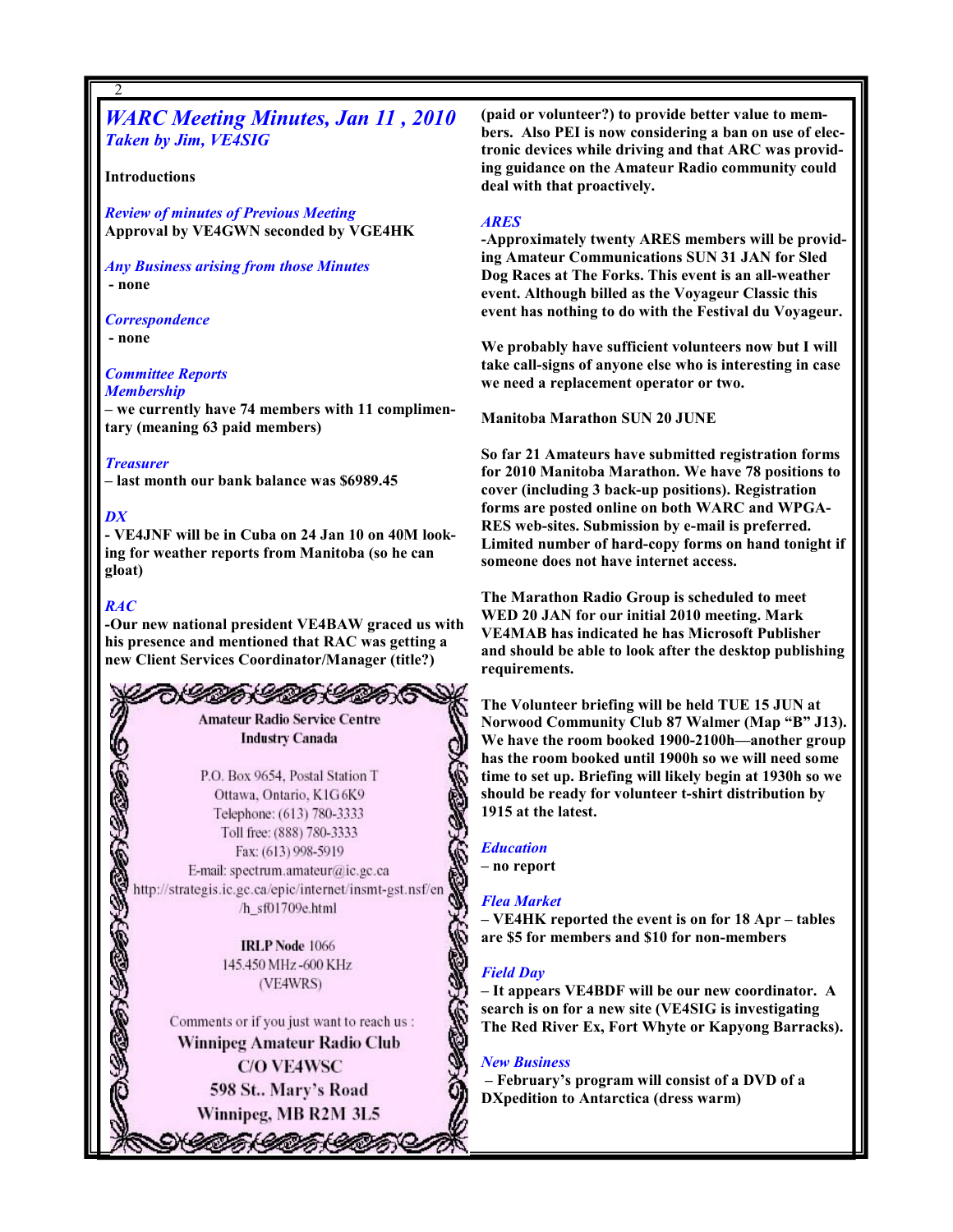### Good & Welfare

3

VE4HK reminded everyone that dues for MRS for 2010 are due now –they can be paid to him, mailed or online at http://www.mb-repeater-society.ca/ membership.html

– Bill (VE4BL) mentioned he is assisting the estate of Dennis Lowe (SK) as there is 3 garagefuls of equipment that he needs assistance in valuating.

#### Door Prizes & 50/50

 – VE4JNF was the excited winner of a Solder Sucker and VE4JS took home an enormous lunch bag. Someone won the 50/50.

# WARC Meeting Minutes, Dec 14 , 2009 Taken by Jim, VE4SIG (Omitted from Jan Newscaster)

Called to order - Introductions made

Called for approval of the minutes of the previous meeting – a correction was noted that the callsign of one of the executive of the Wpg Seniors Club was in the Newscaster as VE4MAC and should be VE4MAk.

As this was not a correction to the minutes it was moved for acceptance and approved by VE4HK and seconded by….

#### Treasurers report

– our sole sources of income is the twice annual flea markets and membership dues – membership is down; currently 74 members (10 complimentary) and so we can expect our income this year to shrink unless membership is increased.

#### **Correspondence**

– none received

#### **Announcements**

The January meeting will feature a presentation by VE4GKS on Linux.

VE4HK announced that MRS dues are due at the end of December.

VE4HAY announced that Ve4BAW will be assuming the National Presidency of RAC in January 2010. the will eat List all announcements made at the meeting. For example, new members, change of event, etc. Flowers were presented to the ladies

#### DX report from VE4SN

LISTEN LISTEN. There was a 10M contest the previous weekend as well as a DXpedition to Willis Island. Sunspots are starting to appear and he suggests thee best thing to do is

| <b>RAC/ARES</b><br><b>NATIONAL EMCOMM FREQUENCIES</b> |            |                 |  |  |  |
|-------------------------------------------------------|------------|-----------------|--|--|--|
| SSB                                                   | Frequency  | <b>Tactical</b> |  |  |  |
| 75M - LSB                                             | 3.675 MHz  | A lfa           |  |  |  |
| 40 M - LSB                                            | 7.135 MHz  | Bravo           |  |  |  |
| 20 M - USB                                            | 14.135 MHz | Charlie         |  |  |  |
| 17 M - USB                                            | 18.135 MHz | Delta           |  |  |  |
| 15 M - USB                                            | 21.235 MHz | Echo            |  |  |  |
| <b>10 M - USB</b>                                     | 28.235 MHz | Foxtrot         |  |  |  |
| $_{\rm cw}$                                           | Frequency  | <b>Tactical</b> |  |  |  |
| 80 M                                                  | 3.535 MHz  | Golf            |  |  |  |
| 40 M                                                  | 7.035 MHz  | Hotel           |  |  |  |
| 20 M                                                  | 14.035 MHz | India           |  |  |  |
| 17 M                                                  | 18.075 MHz | Juliette        |  |  |  |
| 15 M                                                  | 21.035 MHz | Kilo            |  |  |  |
| 10 M                                                  | 28.035 MHz | Lima            |  |  |  |
| <b>Digital</b>                                        | Frequency  | <b>Tactical</b> |  |  |  |
| <b>80M</b>                                            | 3.596 MHz  | Mike            |  |  |  |
| 40 M                                                  | 7.096 MHz  | November        |  |  |  |
| 40 M                                                  | 7.096 MHz  | November        |  |  |  |
| 20 M                                                  | 14.096 MHz | Oscar           |  |  |  |
| 17 M                                                  | 18.096 MHz | Papa            |  |  |  |
| 15 <sub>M</sub>                                       | 21.096 MHz | Quebec          |  |  |  |
| 10 <sub>M</sub>                                       | 28.096 MHz | Romeo           |  |  |  |

http://www.rac.ca/fieldorg/racaresfreqs.htm

He announced a new Amateur was examined and passed that afternoon – Keith Zimmerman is VE4ZIM (Basic+).

 VE4VZ mentioned that between 0900-1200 local you can hear Europe on 20M and there have been reports of 3rd order harmonics from CFRW in the 3750-3780 KHz range – if you notice them you should inform him of the time and strength so he can keep keep IC aware.

VE4HAY mentioned that he had spoke to IC last year and nothing came of it. Suspect it is as a result of snow accumulation at the tower base grounding the antenna out.

#### ARES

– meeting is tomorrow nite (15 Dec 09) at he usual time & place – New ID cards are now available.

#### Marathon

– VE4SE mentioned that the Amateur Radio Community was thanked 6 times in the ad the marathon ran. They seem to recognize we are an essential part of running the event.

50/50 prize – was \$17.00 and awarded to ? Meeting was adjourned at 2130 approved by VE4HK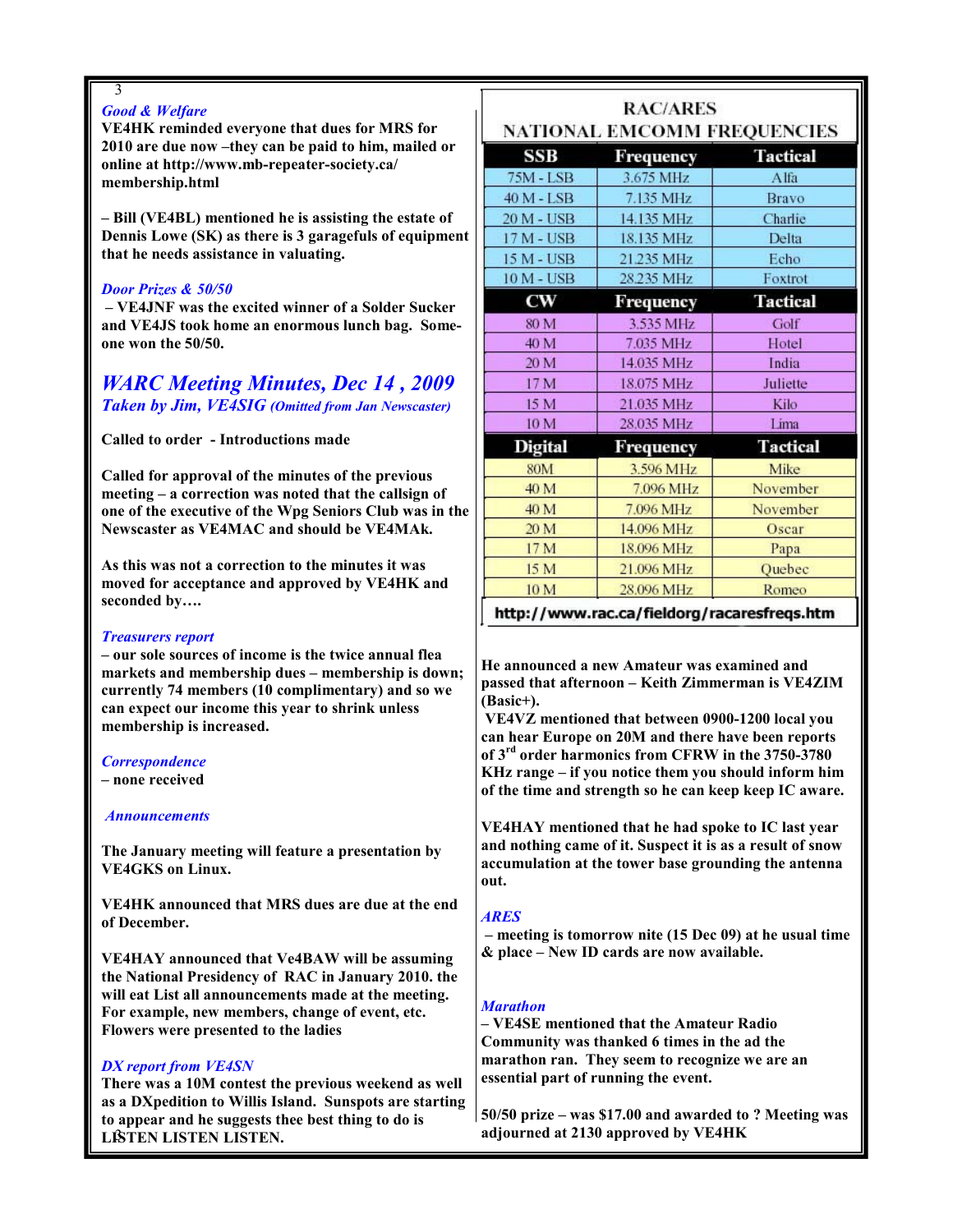

# **WPGARES** By Jeff, VE4MBQ Emergency Coordinator

Glen Napady VE4GWN gave us a succinct but informative presentation on Monitoring Trunked Radio at our January General Meeting. Thanks to ARES Auxiliary member Rob Stegmaier VE4RST for recently donating an HTX-202 HT and accessories to Winnipeg ARES.

The Manitoba Regional Director of Public Safety Canada requested 13 JAN that VE4PSC be opened to monitor HF traffic regarding the earthquake in Haiti. VE4PSC was run for just over four hours on WED 13 JAN and approximately eight hours THURS 14 JAN. Thanks to VE4s SE, WR and DWG.

Approximately twenty-three of us will be enjoying the winter weather SUN 31 JAN providing Amateur Radio Communications for the Voyageur Classic Sled Dog Races downtown at The Forks.

As this report is being written many details regarding the event are still outstanding so our last minute briefing at 0900h SUN 31 JAN may have to cover a lot of ground.

Our next General Meeting is TUE 16 FEB 1900h at Sir Wm Stephenson Library 765 Keewatin Street. Garth VE4GWB and Richard VE4ESX will be giving us a presentation about the Ski Patrol Search and Rescue Exercise that they participated in late last fall.

We will be providing Amateur Radio Communications once again for the Scouts Canada Klondike Derby at Camp Amisk 6, 7 MAR. We need approximately sixteen operators each day – so fare we have ten volunteers per day.

Winnipeg Amateur Radio Club Spring Flea Market

Sunday April 18, 2010 Heritage Victoria Community Club 950 Sturgeon Road, Winnipeg, MB

Admission \$3.00 Doors open for coffee and socializing 9:30 am Vendor Setup 9:45 am-10:30 am Doors open for buyers 10:30 am-noon

 Tables: \$5.00 each for WARC members Commercial & non WARC members \$10.00

For Tables—Contact Ruth Mills VE4XYL by e-mail at ve4se@mts.net or call 204-837-6915

For more info- Contact Dick Maguire VE4HK by e-mail at ve4hk@rac.ca or call 204-256-3143

### Manitoba Marathon By Jeff, VE4MBQ

The Marathon Radio Group met 20 JAN. We have dates for the initial Help Desk and Medical committee meetings.

Although a number of completed Volunteer Registration forms arrived in conjunction with electronic delivery of the January newsletter, form submission has dropped off to a trickle. We need approximately eighty Amateurs to do this operation properly – at this point we have forty-six volunteers. A mutual-aid request has been made to Manitoba ARES to see if ARES members in communities surrounding Winnipeg may be interested in participating.

As mentioned at the JAN WARC meeting, the Marathon Amateur Radio Volunteer Briefing will be TUE 15 JUN 1915h at Norwood Community Centre 87 Walmer (near Lyndale Drive).

Manitoba Marathon Volunteer form is available at http://www.mts.net/~warc/VE4-Volunteer-2010.doc

> Download it, fill it out, and submit it ASAP as an attachment to Jeff, VE4MBQ at: ve4mbq@mts.net

Amateur Radio N A Community Resource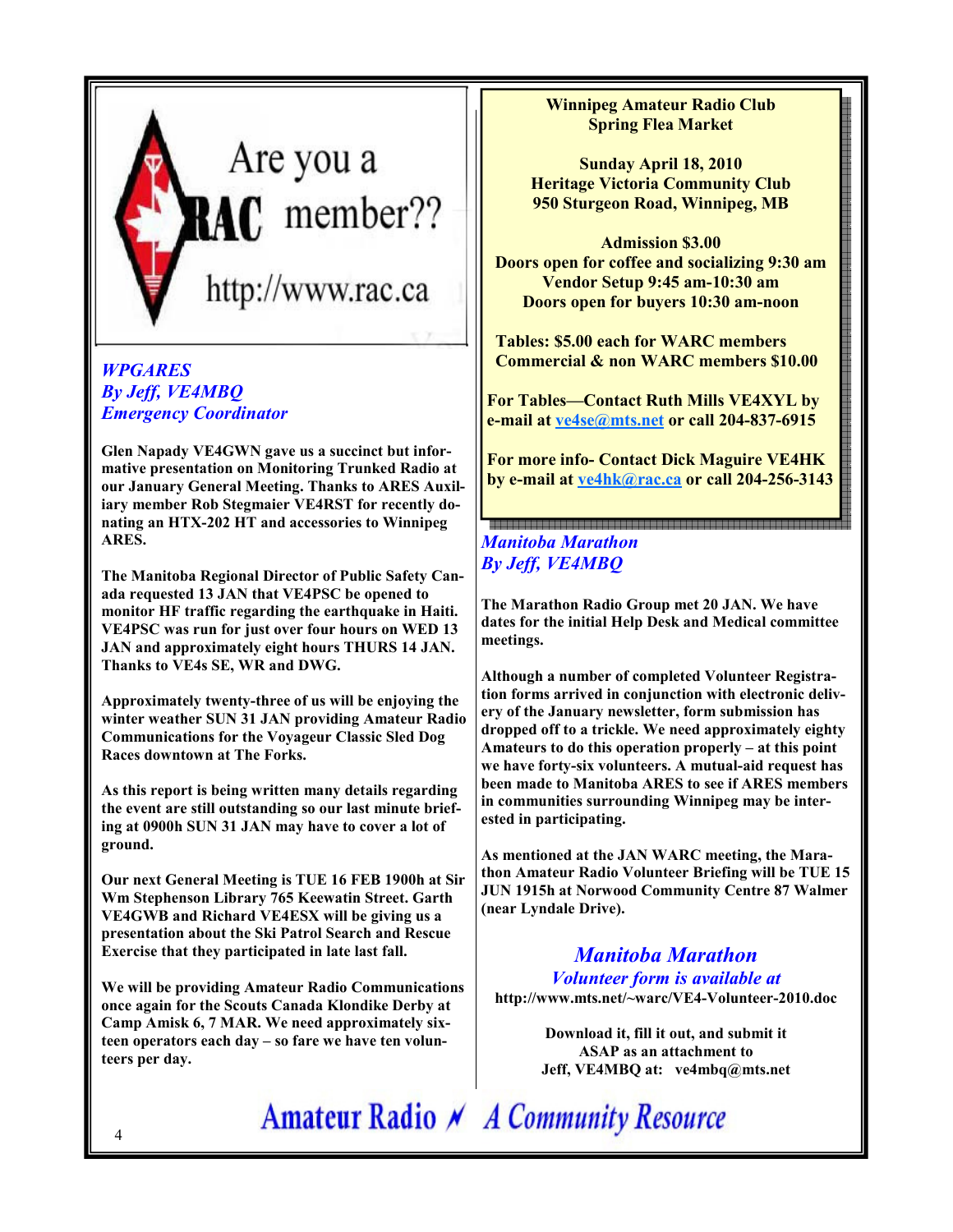# Contest Calendar

5

# Extracted From

|                                                          | http://www.hornucopia.com/contestcal/ |
|----------------------------------------------------------|---------------------------------------|
| <b>RSGB 80m Club Championship, SSB</b>                   | 2000Z-2130Z, Feb 1                    |
| <b>ARS Spartan Sprint</b>                                | 0200Z-0400Z, Feb 2                    |
| <b>NCCC Sprint Ladder</b>                                | 0230Z-0300Z, Feb 5                    |
| <b>Vermont QSO Party</b>                                 | 0000Z, Feb 6 to 2400Z, Feb 7          |
| YL-ISSB QSO Party, CW                                    | 0000Z, Feb 6 to 2359Z, Feb 7          |
| 10-10 Int. Winter Contest, SSB                           | 0001Z, Feb 6 to 2359Z, Feb 7          |
| <b>Black Sea Cup International</b>                       | 1200Z, Feb 6 to 1159Z, Feb 7          |
| <b>FYBO Winter QRP Sprint</b>                            | 1400Z-2400Z, Feb 6                    |
| <b>Minnesota QSO Party</b>                               | 1400Z-2400Z, Feb 6                    |
| <b>British Columbia QSO Party</b>                        | 1600Z, Feb 6 to 0759Z, Feb 7          |
| <b>AGCW Straight Key Party</b>                           | 1600Z-1900Z, Feb 6                    |
| <b>Delaware QSO Party</b>                                | 1700Z, Feb 6 to 2359Z, Feb 7          |
| <b>Mexico RTTY International Contest</b>                 | 1800Z, Feb 6                          |
|                                                          | to 1759Z, Feb 7                       |
|                                                          | 0000Z-0400Z, Feb 7                    |
| <b>North American Sprint, CW</b>                         |                                       |
| <b>New Mexico QSO Party</b>                              | 1500Z, Feb 7 to 0300Z, Feb 8          |
| <b>ARCI Fireside SSB Sprint</b>                          | 2000Z-2359Z, Feb 7                    |
| <b>ARRL School Club Roundup</b>                          | 1300Z, Feb 8 to 2400Z, Feb 12         |
| <b>NAQCC Straight Key/Bug Sprint</b>                     | 0130Z-0330Z, Feb 10                   |
| <b>CWops Mini-CWT Test</b>                               | 1100Z-1200Z, Feb 10                   |
|                                                          | and 1900Z-2000Z, Feb 10               |
|                                                          | and 0300Z-0400Z, Feb 11               |
| RSGB 80m Club Championship, Data                         | 2000Z-2130Z, Feb 10                   |
| <b>NCCC Sprint Ladder</b>                                | 0230Z-0300Z, Feb 12                   |
| <b>YLRL YL-OM Contest</b>                                | 1400Z, Feb 12 to 0200Z, Feb 14        |
| <b>PODXS 070 Club Valentine Sprint</b>                   | 2000 local, Feb 12                    |
|                                                          | to 0200 local, Feb 13                 |
| <b>CQ WW RTTY WPX Contest</b>                            | 0000Z, Feb 13                         |
|                                                          | to 2400Z, Feb 14                      |
| <b>SARL Field Day Contest</b>                            | 1000Z, Feb 13 to 1000Z, Feb 14        |
| <b>Asia-Pacific Spring Sprint, CW</b>                    | 1100Z-1300Z, Feb 13                   |
|                                                          |                                       |
|                                                          |                                       |
| <b>Dutch PACC Contest</b>                                | 1200Z, Feb 14 to 1200Z, Feb 15        |
| <b>KCJ Topband Contest</b>                               | 1200Z, Feb 13 to 1200Z, Feb 14        |
| <b>Louisiana QSO Party</b>                               | 1500Z, Feb 13 to 0300Z, Feb 14        |
| <b>OMISS QSO Party</b>                                   | 1500Z, Feb 13 to 1500Z, Feb 14        |
| <b>FISTS Winter Sprint</b>                               | 1700Z-2100Z, Feb 13                   |
| <b>RSGB 1st 1.8 MHz Contest, CW</b>                      | 2100Z, Feb 13                         |
|                                                          | to 0100Z, Feb 14                      |
| <b>North American Sprint, SSB</b>                        | 0000Z-0400Z, Feb 14                   |
| <b>SKCC Weekend Sprint</b>                               | 0000Z-2400Z, Feb 14                   |
| <b>Classic Exchange, Phone</b>                           | 1400Z, Feb 14 to 0800Z, Feb 15        |
| <b>AGCW Semi-Automatic Key Evening</b>                   | 1900Z-2030Z, Feb 17                   |
| RSGB 80m Club Championship, CW                           | 2000Z-2130Z, Feb 18                   |
| <b>NCCC Sprint Ladder</b>                                | 0230Z-0300Z, Feb 19                   |
| ARRL Inter. DX Contest, CW0000Z, Feb 20 to 2400Z, Feb 21 |                                       |
| <b>Feld Hell Sprint</b>                                  | 2000Z-2200Z, Feb 20                   |
| <b>Run for the Bacon QRP Contest</b>                     | 0200Z-0400Z, Feb 22                   |
| <b>SKCC Sprint</b>                                       | 0000Z-0200Z, Feb 24                   |
| <b>NCCC Sprint Ladder</b>                                | 0230Z-0300Z, Feb 26                   |
| <b>Russian PSK WW Contest</b>                            | 2100Z, Feb 26 to 2100Z, Feb 27        |
| <b>CQ 160-Meter Contest, SSB</b>                         | 2200Z, Feb 26 to 2159Z, Feb 28        |
| <b>REF Contest, SSB</b>                                  | 0600Z, Feb 27 to 1800Z, Feb 28        |
| <b>EPC WW DX Contest</b>                                 | 1200Z, Feb 27 to 1200Z, Feb 28        |
| <b>UBA DX Contest, CW</b>                                | 1300Z, Feb 27 to 1300Z, Feb 28        |
| Mississippi QSO Party                                    | 1500Z, Feb 27 to 0300Z, Feb 28        |
| <b>North American QSO Party, RTTY</b>                    | 1800Z, Feb 27                         |
|                                                          | to 0600Z, Feb 28                      |
| <b>High Speed Club CW Contest</b>                        | 0900Z-1100Z, Feb 28                   |
|                                                          | and 1500Z-1700Z, Feb 28               |
| <b>North Carolina QSO Party</b>                          | 1700Z, Feb 28 to 0300Z, Mar 1         |



# News From The Net



"Radio Hams" in Old Time Cinema

Derek, VE4HAY, passes on this link to a Youtube video of a 1939 movie shows the excitement and sense of adventure of Ham Radio!

http://blog.makezine.com/archive/2009/12/ radio\_hams\_in\_old\_cinema.html

RAC Bulletin 2010 003E Haiti Earthquake Traffic 2010-01-24

Haiti Earthquake Traffic - 2010-01-24

As the recovery in Haiti continues, the IARU would like to thank Hams of the world for being there for the people of Haiti. Many messages have been successfully passed over the airwaves. Effective immediately the frequencies 7.045MHz and 3.720MHz are released with gratitude to all who have kept them clear in the last days.

73 Doug Mercer VO1DTM Vice President Field Services Radio Amateurs of Canada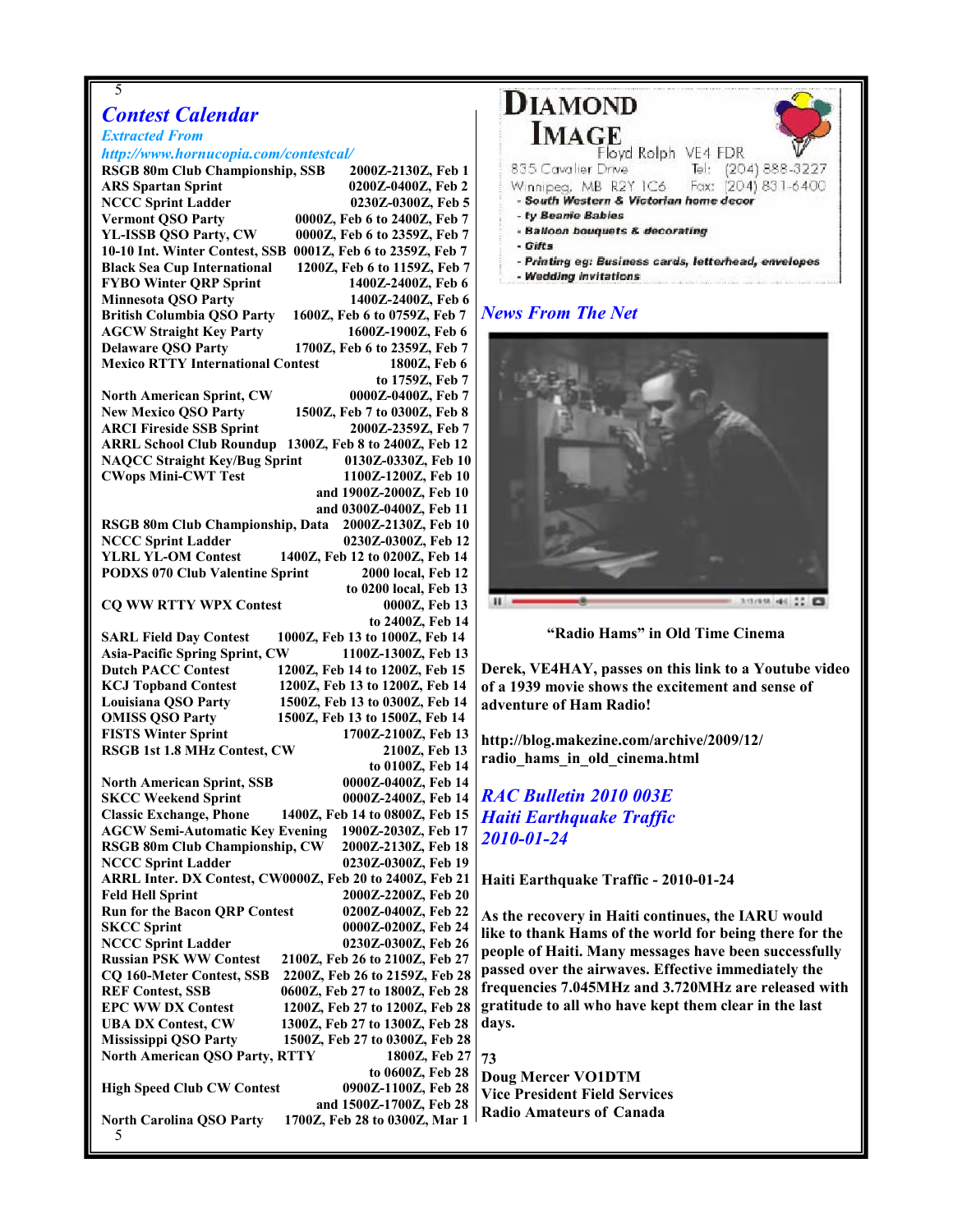# RAC Bulletin 2010 002E Haiti, the Amateur Perspective 2010-01-17

6

Haiti, the Amateur perspective.

We have all seen the tragic human toll and devastation of the Haitian earthquake as reported by the media. We have been asked what the Amateur community is doing about it.

To our knowledge, since the earthquake, less than half a dozen Hams have been reporting from Haiti and have done so very sporadically. Most have severe constraints for electricity, fuel or other required facilities.

Apart from a couple of Hams embedded with the UN or the Red Cross, none other have succeeded to enter the country and stay to operate.

Yesterday, a convoy of Dominicans made up of representatives from that government and including 8 Amateurs, entered Haiti by road on its way to their Embassy in Port-au-Prince. Almost at destination they were attacked by gunfire resulting in one dead and several wounded. All 8 Amateurs are safe. The convoy turned around and is now safely back in the Dominican Republic.

Outside of Haiti,there are scores of Hams listening on the published HF frequencies for emergency communications and ready for any QSPs.

Here in Canada, our Vice President Field Services, Doug Mercer, VO1DTM, is watching the situation very closely, ready to give any help that might be needed.

We also have French speaking operators like Gerry, VE2AW and Richard, VE2DX, that are ready on the frequencies to speak to anyone in need in Haiti.

We are also getting ready for the future. At the Request of the Salvation Army SATERN I have recruited about 20 Hams, fluent in French, that are now poised to leave for Haiti when required.

This is the situation as of now and we will update you when we have something significant to report.

73,

Daniel A. Lamoureux, VE2KA Vice President International Affairs, Radio Amatuers of Canada

# What have you done to "promote amateur radio this week"

That line we credit to an old News stalwart, Peter Parker with using in his old VK1 and VK3 casts many years ago and it still stands true -WIA

# WSC Monthly Breakfast By David, VE4DAR

As you can see from the photos, folks at the Senior's Club breakfast have a good time socializing.



Ruth, Trudy & Jean

Most are regulars, attending every month on the second Thursday at the Canad Inn on McPhillips.



Bill & Ed

Food orders are taken about 0900 and served shortly afterwards. The price is right.

Adam VE4SN is the congenial host.

6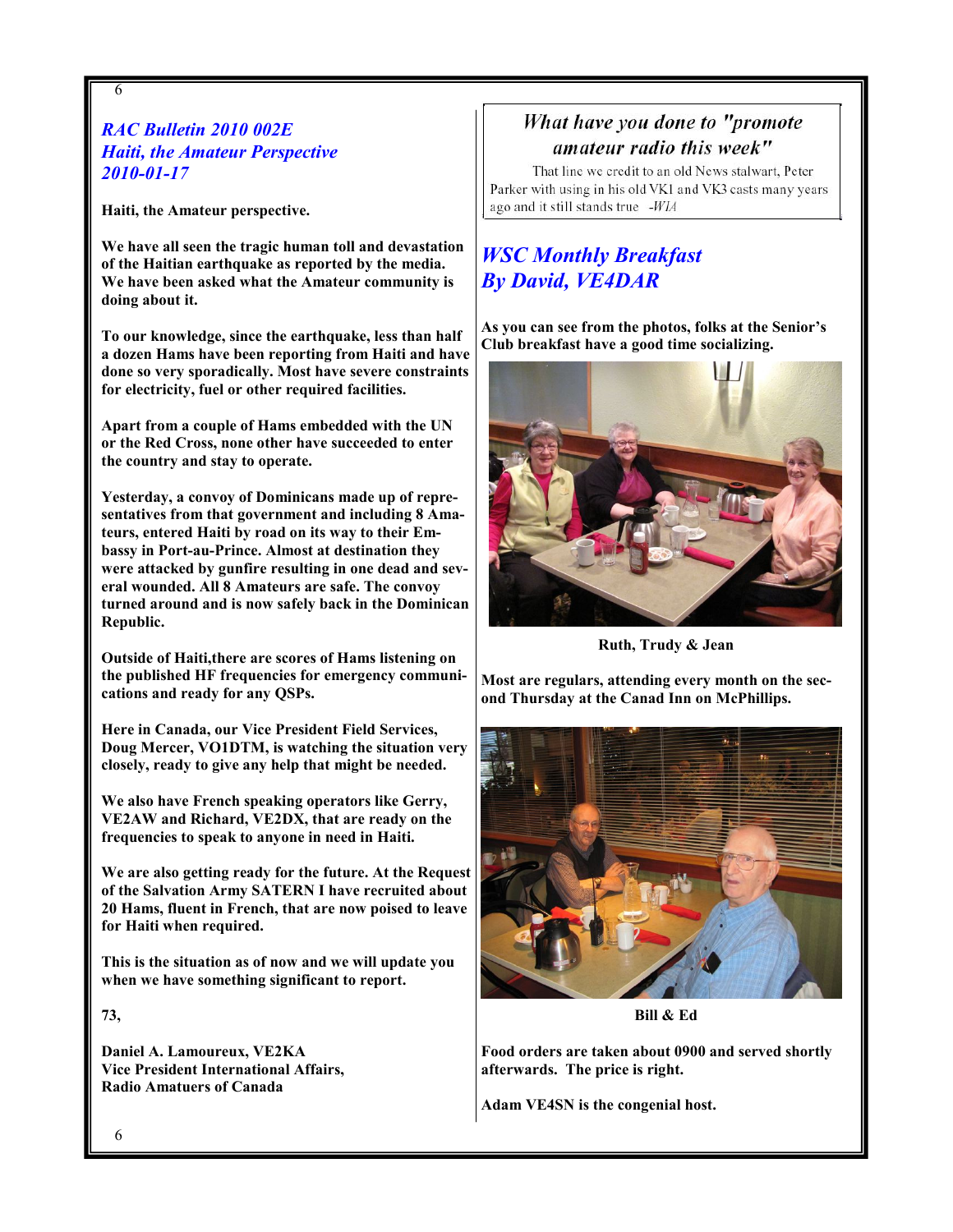

Ken, Paul, Tom & Adam

"It's been going for more than 20 years," according to Ed VE4YU. I was told they used to get up to 35 attendees. On January 14, there were 17 diners including 5 women. Most folks said they attended for the fellowship.



#### Free Breakfast Draw

 The next breakfast is on Thursday, February 11. You don't have to be a member of the Winnipeg Senior Citizens Radio Club to attend.

Try it. You may win the draw for a free breakfast!

# Newscaster By, Mark, VE4MAB

For the March issue, please send in your submissions no later than February 24, 2010 to ve4mab@gmail.com

**The Newscaster** is the Official Publication of Winnipeg Amateur Radio Club Please send your submissions/comments to the editor Mark Blumm, VE4MAB at ve4mab@gmail.com

# **Presentations**

Thanks to Gerry, VE4GKS, for his January presentation on the Ubuntu operating system.

After hearing so much about the OS, Gerry's presentation was the first I'd actually seen it!

For info and to download the Ubuntu OS visit...

http://www.ubuntu.com/

#### Do you have an area of expertise you'd like to share with your fellow hams??

Contact us at: ve4bb@rac.ca

VHF Nets .......

#### MRS Nets - 147.390 Mhz + Sundays & Thursdays at 9:00 pm

This net covers Winnipeg and the MRS linked repeater system, and includes various announcements on amateur radio activities, plus Dick's "Swap and Shop"

#### Seniors Morning Net 147.390+ Mhz Weekdays at 9:00 am

This net covers Winnipeg and hams of all ages are welcome to join in this net which is always a lot of fun!

#### IRLP(Internet Radio Linking Project) Net - 145.450 Mhz - Node # 1066 Wednesdays at 8:00 pm

This net connects you with the world using your VHF rig and using the internet as the backbone!

Six Meter Net - 50.238 Mhz Wednesdays at 9:00 pm

#### HF Nets .......

MB Evening Phone Net - 3760 Khz Daily at 7:00 PM CT

Prairie Traffic Net (CW) 3660 Khz Daily at 01:30 UTC

Aurora # 2 Net 7055 Khz Daily at 02:30 UTC

MB Wx Net 3743 Khz Daily at 8:30 AM C